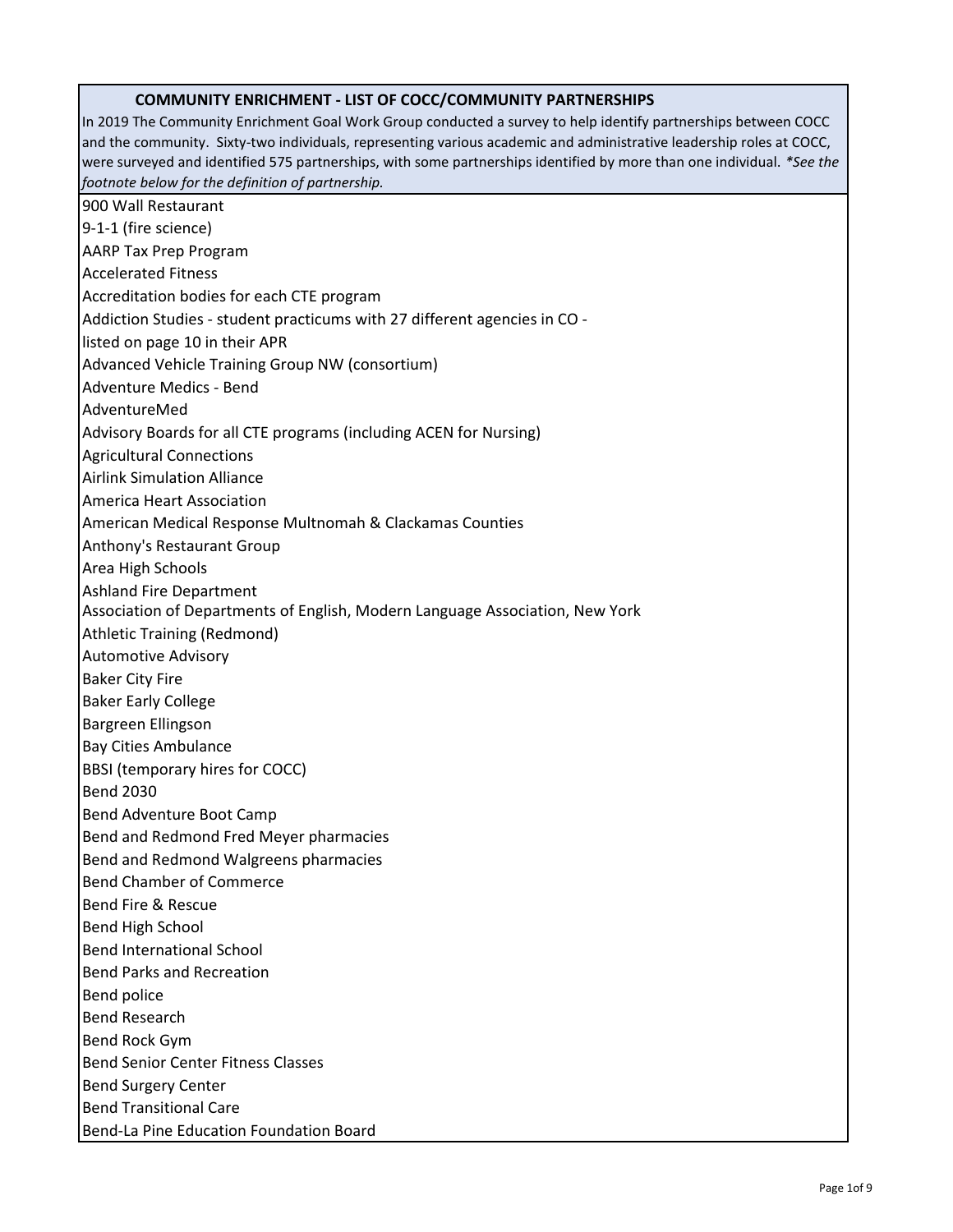Bend-La Pine Nutrition Services Bend-La Pine school dist Bend-Redmond Habitat for Humanity BestCare Treatment Services - Bend, Redmond and Madras Better Together Bigfoot Beverages Bi-Mart Pharmacy (all of Central Oregon) Black Butte Ranch Fire Boundless Farmstead Boys and Girls Club Brain Camp Bridges High School (509J alternative high school) Brightside Animal Clinic Briova Bruce Bischoff (legal counsel for COCC) Burns High School Business Oregon Camp Tamarack Campfire Canby High School Cascade Business News Cascade Chorale Association Cascade Crest Transitions Cascade Middle School Cascade Surgery Center Cascade Winds Symphonic Band Association Cascade Youth and Family Center Cascades Academy Cascades Commitments (high school instructor training) Cascades Conversations (partnership with area high schools) Cascades East Area Health Education Center (CEAHEC) **CCWD** Central Oregon Avalanche Center Central Oregon Chapter Oregon AEYC Central Oregon Chief's Association (fire science) Central Oregon Evaluation Services Central Oregon Fire Instructors Association Central Oregon Health Council Central Oregon Intergovernmenal Council (COIC) Central Oregon Law Enforcement Services (COLES) Central Oregon Locavore Central Oregon Plumbers Apprenticeship Central Oregon STEM Hub Central Oregon Symphony Association Choices Recovery City Club of Central Oregon City of Bend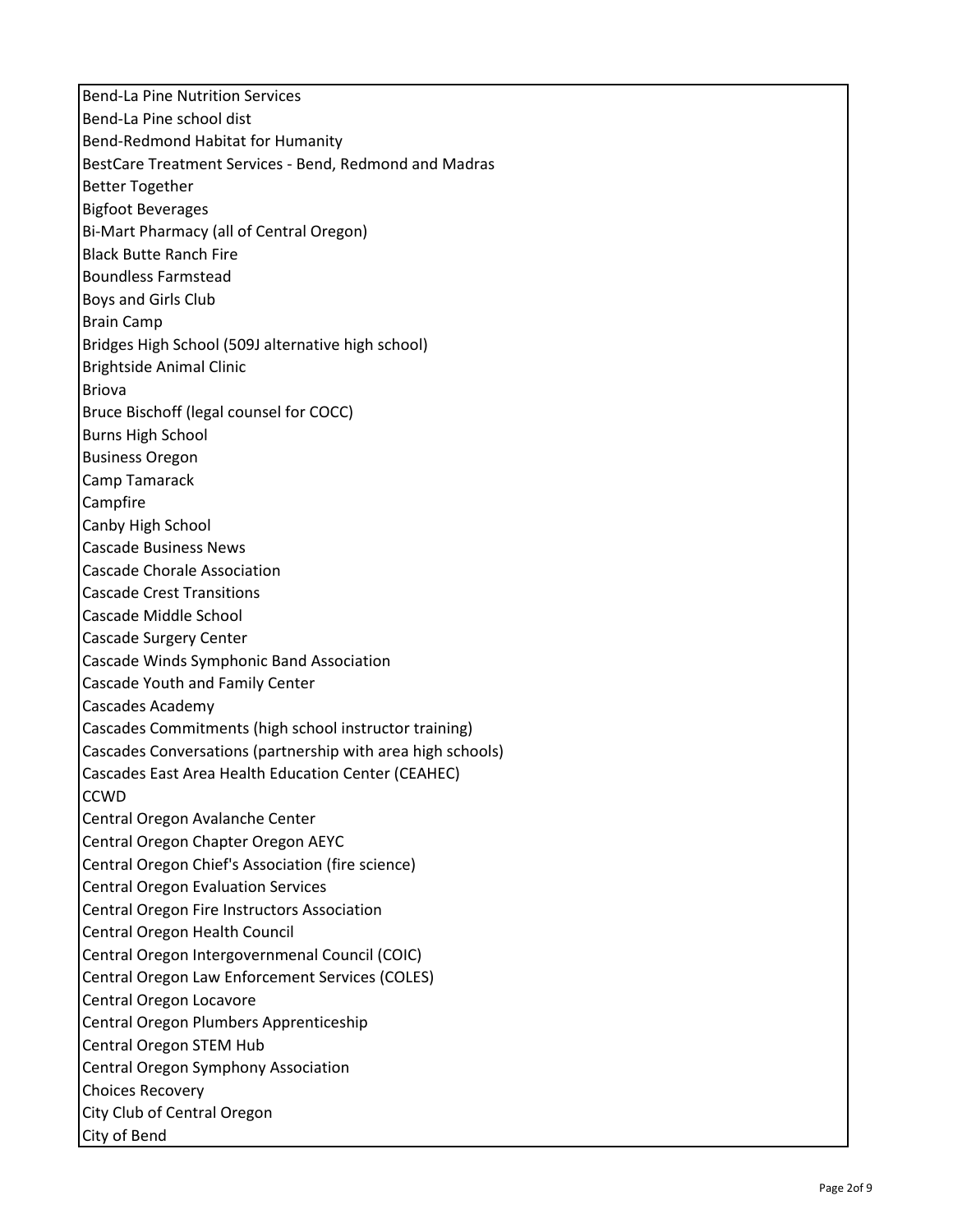City of Bend Economic Development Advisory Board City of Madras Cloverdale RFPD COCC Foundation Cogg Wild Cohesive Strategy (fire science) College Excel Community College Pathways Community Sexual Orientations Panel Community Transgender Panel Community-Wide Professional Partnership: The Early Learning Conference Computer Science Pathways Confederated Tribes of Warm Springs Consortium of College Testing Services COPA (Central Oregon Pediatrics Associates) Crescent Rural Fire Protection District Crook County Crook County Fire and Rescue Crook County HS Crook County OSU Extension Crook County Public Health Crook County Public Library Crook County School Dist Crooked River Ranch Fire & Rescue Cross-Fit All Terrain Culver High School Culver school dist Daimler (Madras) - advisory board David Douglas High School DD Ranch Dental Offices (approximately 20) Department of Corrections (Deer Ridge Correctional Institution) Department of Human Services (DHS) Dept of Education Dept of Veterans Affairs Deschutes County Behavioral Health Deschutes County Jail Deschutes County Landfill and Recycling Center Deschutes County Public Health, HIV Program Deschutes County Public Health, Sexual Health Program Deschutes County Public Library Deschutes County Sheriff Deschutes National Forest Deschutes Recovery Center Deschutes Surgery Center Diversity - DIV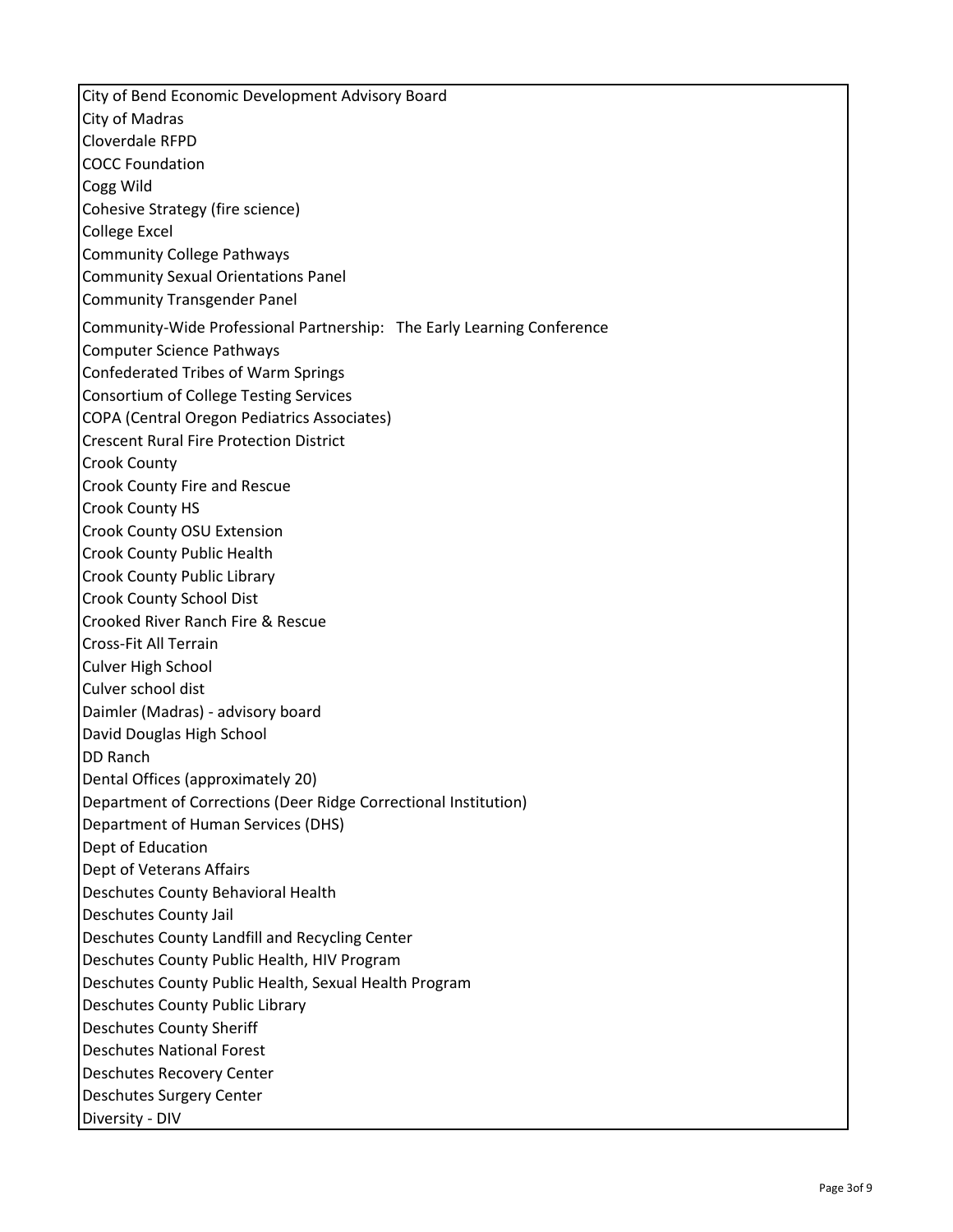DPSST Drishti Bend Early Childhood Education Center in Warm Springs Early Learning Hub of Central Oregon East Cascades Works (ECWIB) Eastern Oregon University ECME (Education Credit Management Corp) Ecolab **EDCO** Education Framework Energy Trust of Oregon (Portland) Express Employment Professionals Falck Northwest - Salem Families & Community Systems - FCS Family Kitchen Family Resource Center FAN: Family Access Network FEMA Fields Farm Five Kingdom Farms Focus Physical Therapy Foster Grandparents Program Foxtail Bakery Functional Fitness George Fox University Grand Canyon (Nursing) HAAS Automation (CA) - discounted equipment - training materials, simulators and scholarships Health Horizons Wellness Coaching Health, Safety & Nutrition - HSN Heart of Oregon Heart of Oregon Corps (Americorps) **HECC** High Desert ESD High Desert Food and Farm Alliance High Desert Martial Arts High Desert Museum High Lakes Medical - all High schools - Cascades Commitment High schools - College NOW HireRight (software vendor) HR Directors work group (all 17 Community Colleges) Human Dignity Coalition Human Growth & Development - HGD InMotion Training Studio Intl Fire Service Accreditation Council (IFSAC) Intl Fire Service Training Association (IFSTA)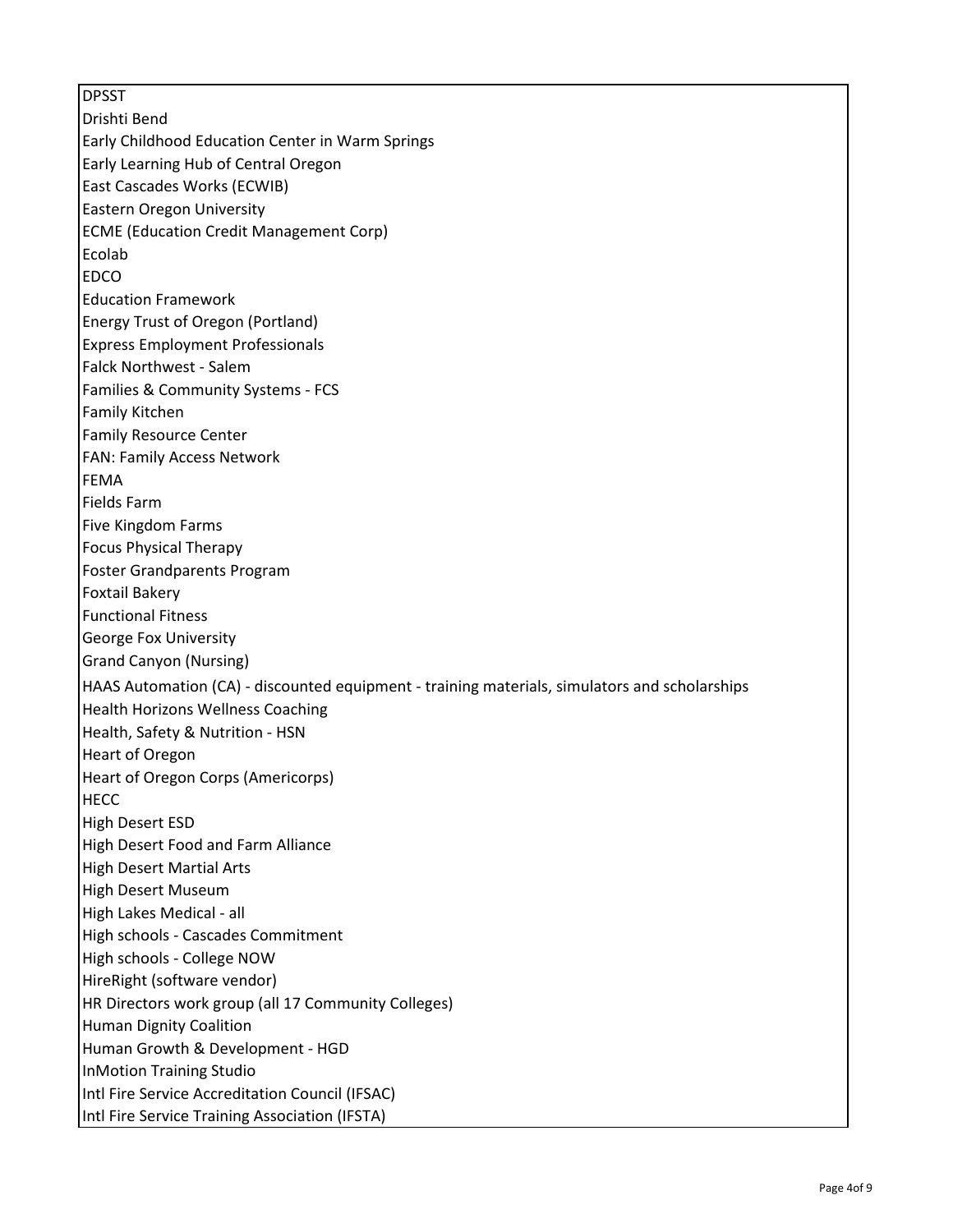ISCO (Bend) - advisory board Jefferson County Jefferson County 509j School Distr Jefferson County EMS - Madras Jefferson County Fire District Jerk Kings Juniper Swim & Fitness Center Kalebaugh Family Farm Keith Manufacturing (Madras) - advisory board KIDS Center Klamath (Gilchrist) school dist Klamath County Fire District #1 Kollective Technology - Bend Kyle's WillPower Training Studio La Grande Fire La Pine High School La Pine Parks & Rec District La Pine Rural Fire Protection District Lake Chinook Fire & Rescue Lakeview HS Learning Environments, & Curriculum - LEC Lebanon Fire District Lexicon of Sustainability Linfield College (Nursing) Linn-Benton Community College (OTA, Surgical Tech & Diagnostic Imaging) Local art galleries and venues Local Dentist offices local fitness centers Local high school Gay Straight Alliance student clubs Local medical offices Local pharmacies LSX Innovations (Bend) - advisory board Lutheran Community Services NW Madras Fire Dept Madras High School Madras Police Madras Swim & Fitness Center (MAC) Madras/Jefferson County Chamber of Commerce Mahonia Gardens Marshall High School MCAM Northwest (Clackamas OR) - free training software in return for using Mastercam programming software McMinnville Fire Department Mercy Flights Inc. - Medford Metro West Ambulance - Hillsboro Mid-Columbia Fire - The Dalles Middle/High school art teachers - for Scholastic Art Exhibition and competition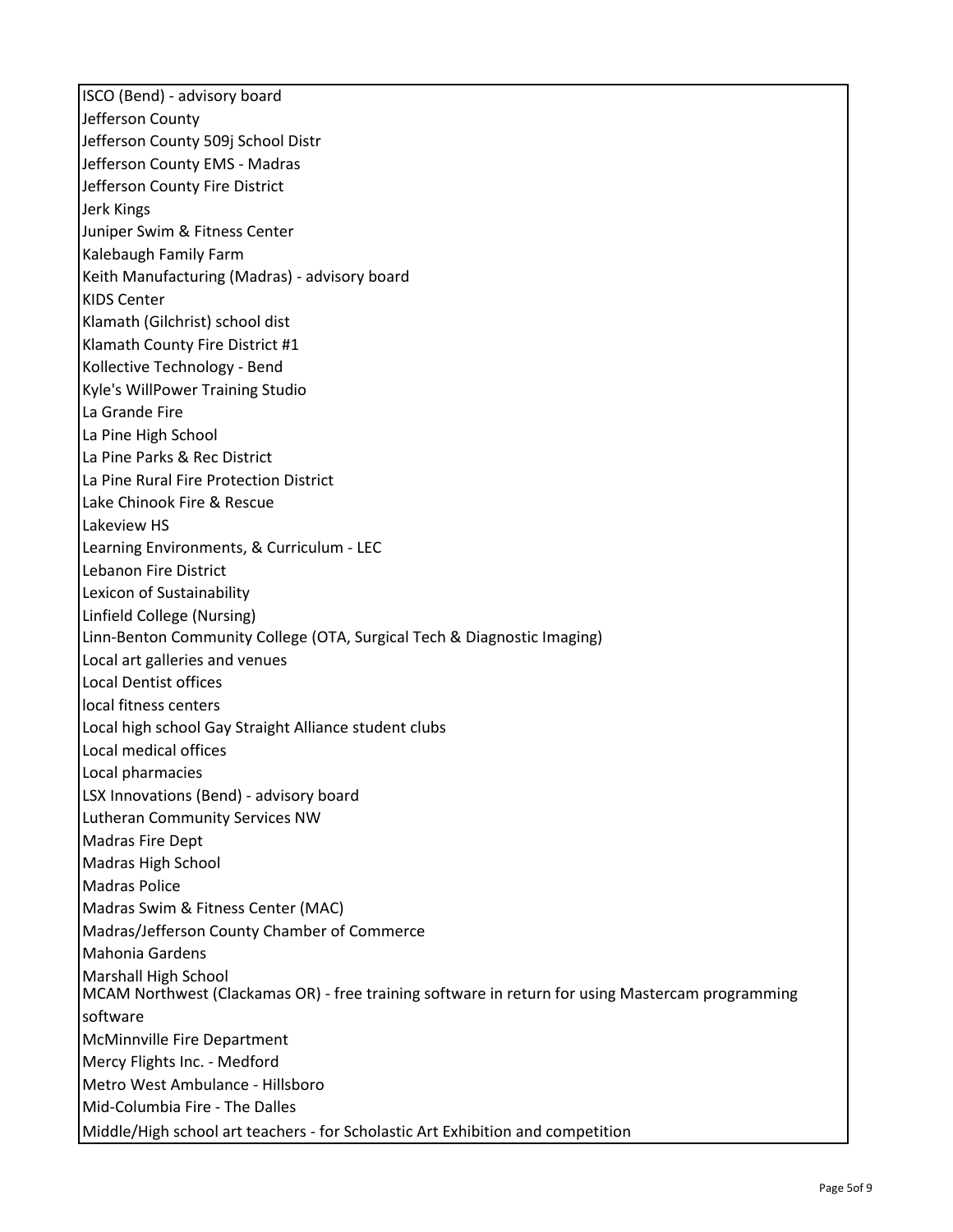Missouri Book Services Modality X Molalla Rural Fire Protection District Mosaic Medical Mountain Star Family Relief Nursery Mountain View High School Mt Bachelor Mt Bachelor Swim & Fitness Center Multiple Construction Companies in Central Oregon National Association for the Education of Young Children National Association of College Admissions Counseling (NACAC) National Council for Marketing & Public Relations (NCMPR) Nnational Fire Protection Association (FPA) National Safety council National Testing Network NeighborImpact New Priorities Family Services Non-local school districts Non-profits North Lake School Dist Northwest Cosmetic Surgery - Bend Northwest Engineering and Vehicle Technology Exchange (NEVTEX) Northwest Institute for Addictions Studies Nosler (Bend, Redmond) - advisory board NW Christian (Nursing) Northwest Commission on Colleges and Universities (NWCCU) Observation & Assessment - OA OCCA (Oregon Community College Association) Ontario High School Option Care Pharmacy Orbis Cascades Alliance Oregon Center for Career Development (OCCD) at Portland State University Oregon Child Development Coalition-Madras Oregon Coalition of Addiction Studies Educators Oregon Commission for the Blind Oregon Community College Council of Institutional Research (OCCCIR) Oregon Community College Information Technology Association Oregon Community College Library Association Oregon Community College Risk Managers Group Oregon Department of Agriculture Oregon Employment Department Oregon Health Agency Oregon Office of Child Care Oregon Olympic Athletics Gym Oregon State Board of Nursing Oregon State Building Codes Oregon State Fire Marshal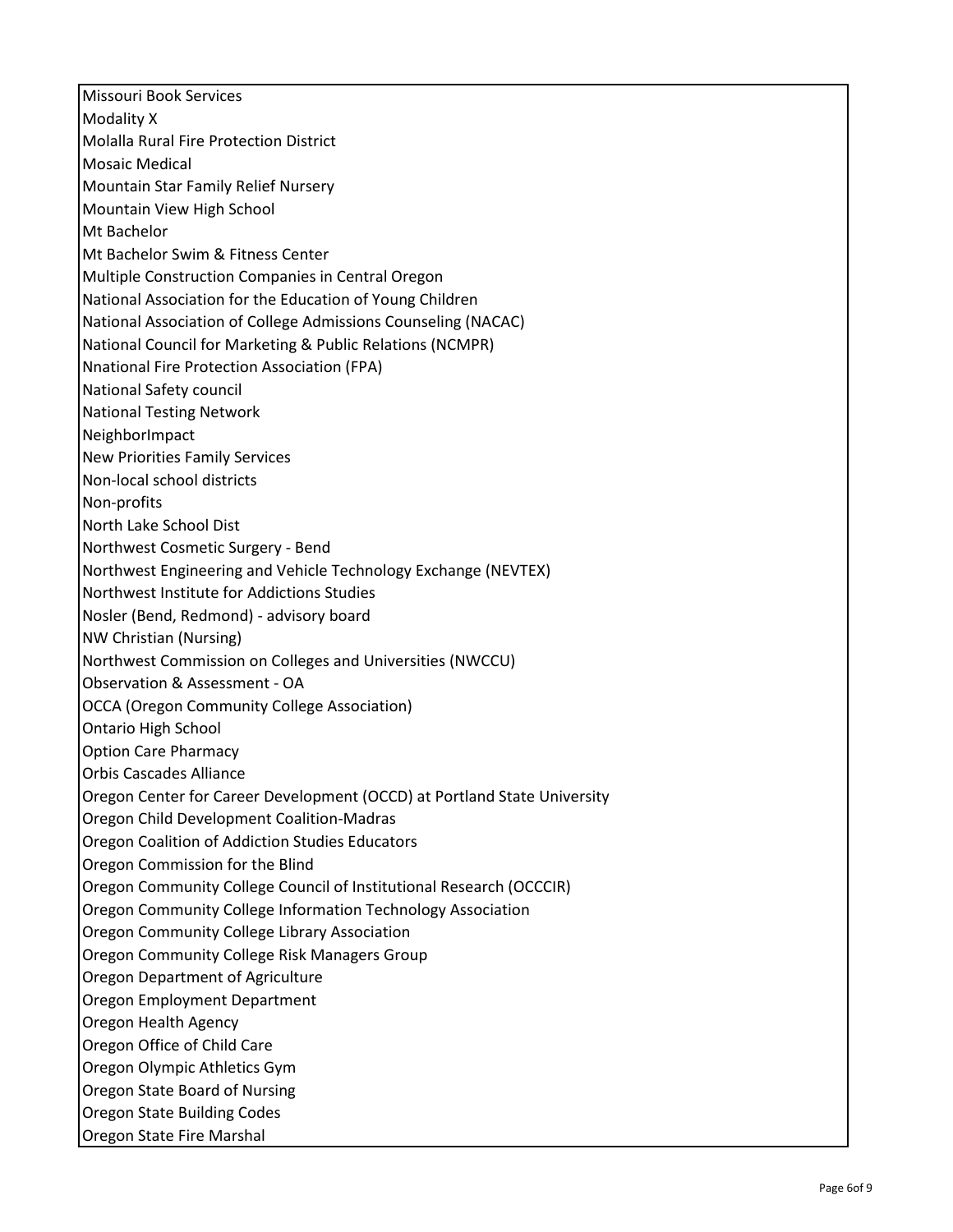Oregon State University Extension Open Campus Oregon Youth Challenge OSU eCampus OSU-Cascades Outback Manufacturing (Redmond) - advisory board and donated material Ouzel Expeditions Oxford Hotel PACE (legal counsel for COCC) Pacific Crest Middle School Pacific Northwest Association of College Admissions Counseling (PNACAC) Pacific Northwest College of Art Pacific Office Automation Pacific West Ambulance - Multiple Oregon coast locations Partners in Care Patagonia Pearson VUE testing People Admin (Software Vendor) Personal, Professional, & Leadership Development - PPLD Peters Dermatology - Bend Pfeifer and Associates PFLAG Philomath High School Pilates Connection Pine Ridge Elementary PK-12 schools Portland State University PreK-3 Regional Design Team Prineville Economic Development Prineville Fire Dept Prineville Police Prineville/Crook County Chamber of Commerce Private preschool programs in Bend, Redmond, LaPine, Prineville, Madras Program Management - PM Project Wildfire Property & Casualty Coverage for Education (PACE) Board of Trustees Juniper Elementary Parent Teacher Organization (PTO) Public and Private Transition Programs Public Works (fire science) Radian Weapons (Redmond) - donate used equipment & advisory board Ralph Gracie Jiu Jitsu Reaching O.U.T. REALMS Redmond Chamber of Commerce Redmond Early Learning Center Redmond Economic Development Board (REDI) Redmond Fire & Rescue Redmond High School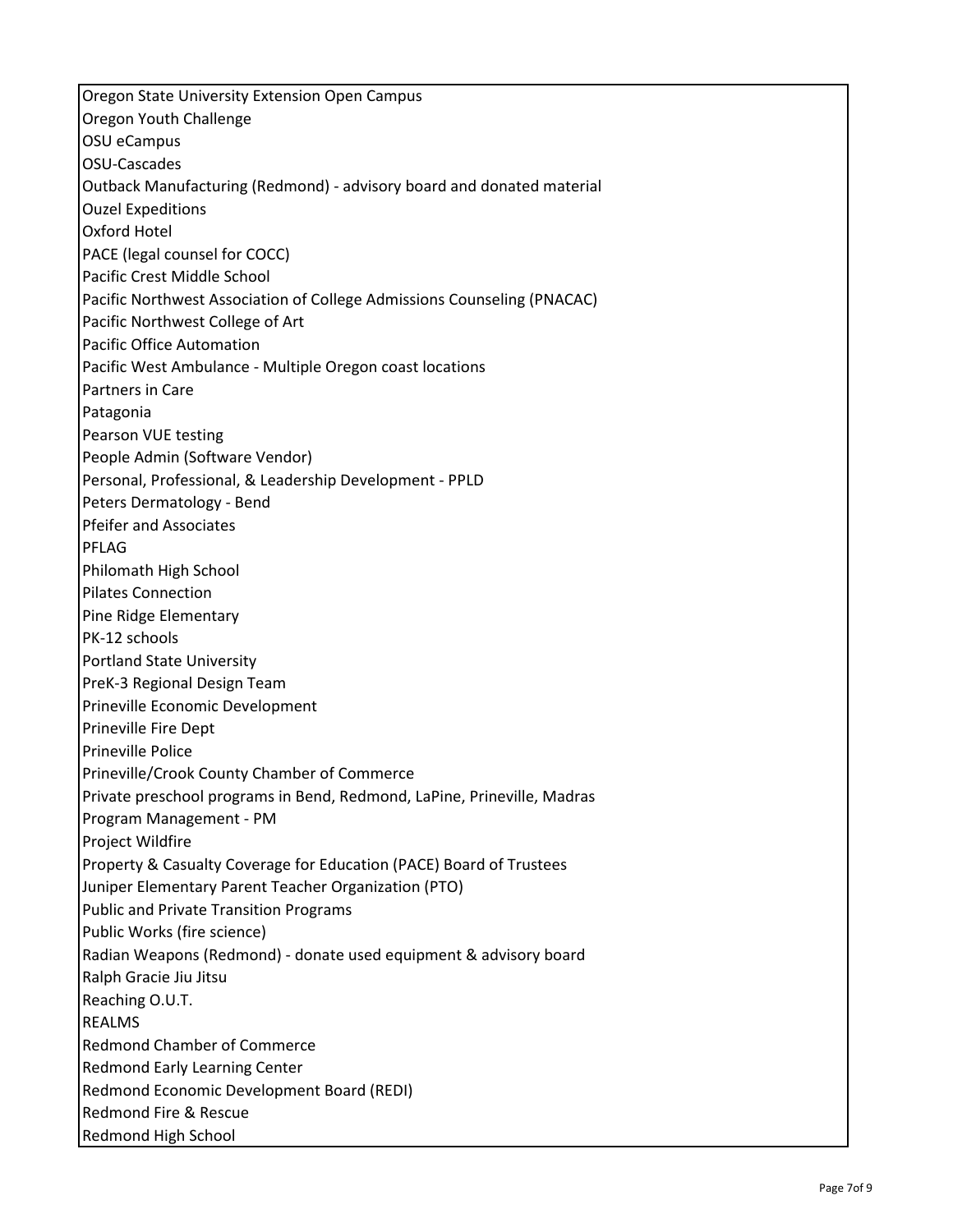Redmond Internship Advisory Board Redmond Police Redmond Proficiency Academy Redmond School District Redmond St Charles Advisory Committee Regency of Prineville Regency of Redmond Regional Training Steering Committee (fire agency) Ridgeview High School Rimrock Trails Adolescent Treatment Services RiteAid North (Bend) Rogue Valley Farm Crops Rotary Sakari Botanicals Saving Grace Scenar Health USA Secondary Schools - Central Oregon Seed to Table Farm Serenity Lane Shepherd's House Sheriff's office (fire science) Sisters High School Sisters Parks and Recreation Sisters School District Sisters/Camp Sherman RFPD Site Council-Amity Creek Magnet School Smaller Clinics (vary from year to year) Sodexo Food Services Southern Oregon University Special Needs - SN St Charles Health Care (all of Central Oregon) SCMC Cardiac Rehabilitation St Charles Rehabilitation Physical Therapy St. Charles Behavioral Health State and City police (fire science) State of Oregon Criminal Justice Educators Association State/federally funded assistance programs for students with disabilities Step and Spine Physical Therapy Structure Fire Agencies (all) Summit High School Summit Medical Group (Bend Memorial Clinic) Sunriver Fire & Rescue Sunriver Resort (Hyatt) Sunriver Tours Sunstone Recovery Teach Oregon Technology Association of Oregon